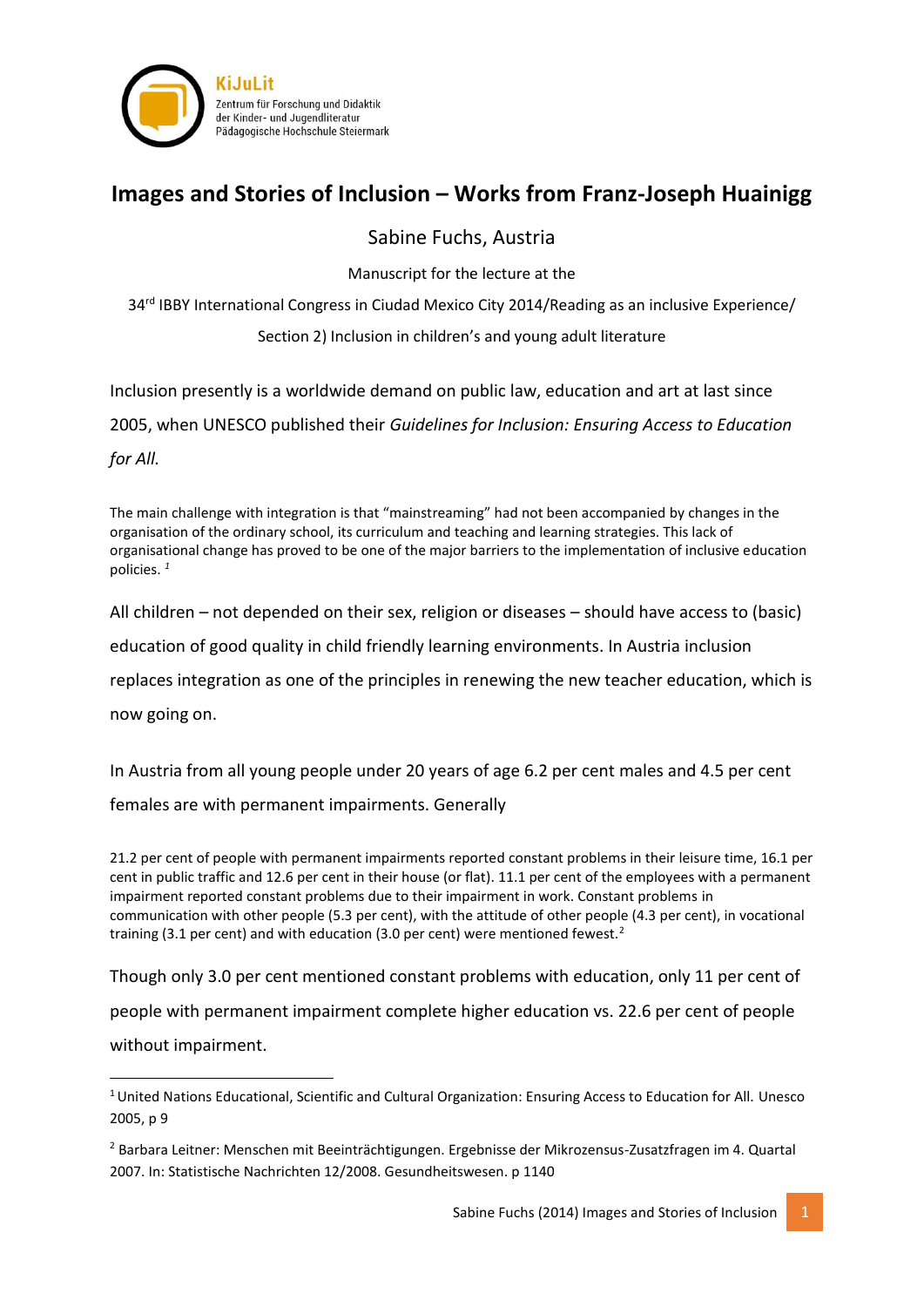

Inclusion may minimize the rates of constant problems in all aspects. Before inclusion can be successful, it is necessary to all of us to know more about live with impairments. One Austrian who spreads in different ways information on living with handicap is Franz-Joseph Huainigg3, who suffers from physical impairment.

### **Franz-Joseph Huainig**

He was born in 1966 and because of an accident during an immunization; he is dependent on a wheelchair. He has studied German Literature and Media Communication in Klagenfurt and Vienna and now he struggles for the rights of handicapped people as a politician in the National Council. He is married and lives with two children in Vienna. Since he needs a respirator, he lives with helping hands to manage his tasks.

Aufgrund meiner Erfahrungen trete ich uneingeschränkt für die Integration behinderter Menschen in allen Lebensbereichen ein. Eine besondere Rolle ist dabei der Integration in Kindergärten und Schulen beizumessen.<sup>4</sup>

Because of my experience, I stand absolutely for the integration of disabled people in all parts of life. A special role for promoting integration should play kinder garden and schools. (Transl. SF)

Therefor it is not at all surprising that Franz-Joseph Huainigg, who publishes poems, autobiographical texts since 1984, writes for children too. These stories deal with disabled people or focus on topics like adoption and emotional troubles to live with foster parents. Especially in his texts for picture books, he shows life from an atypical point of view: from a girl in a wheelchair, a blind man or a deaf child. Though some of his texts are first published almost twenty years ago, they had not lost topicality.

### **Verena Ballhaus**

**.** 

In the Illustrator Verena Ballhaus the author found a congenial artist for his stories. She was born 10. March 1951 in Gemünden am Main, she grew up in Munich and studied there in the Akademie der Bildenden Künste painiting, graphic arts and art as subject in school. Though she took part in the traineeship at school, she decided to work first for theatre, posters and

<sup>3</sup>More details to his life and work: http://franzhuainigg.at/

<sup>4</sup> http://franzhuainigg.at/politik/, 25.06.2014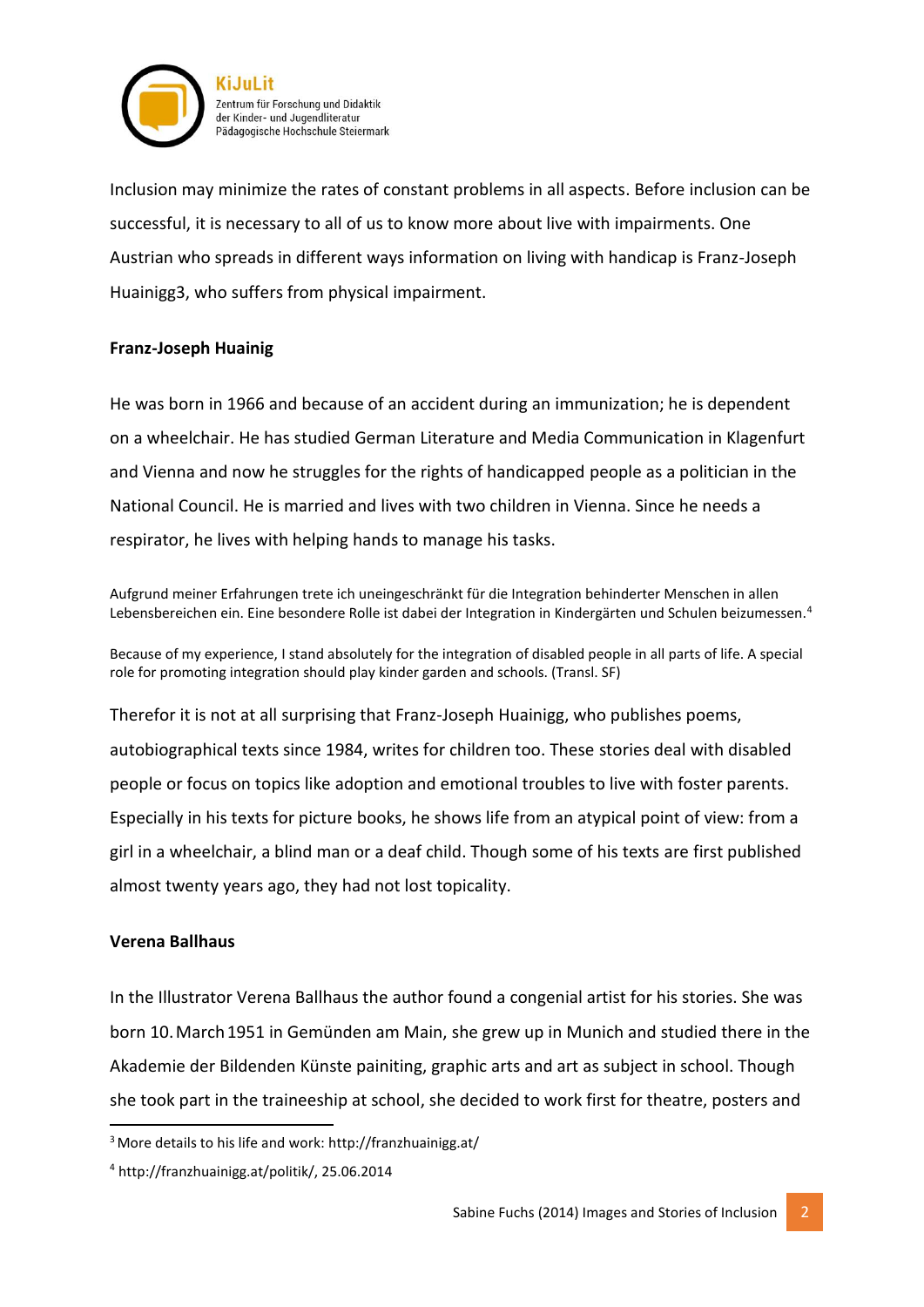

covers for LPs. Since 1986, she focuses her artist work on illustration. Her interest in etching, caricature and in picture stories takes her to reduced forms and abstraction. Now her figures appear lifelike, lines get more independent and she plots space more candid.



### *My feet are the wheelchair (Meine Füße sind der Rollstuhl.*  **1992/2003***)*

Margit may finally go alone for shopping in the supermarket. The particular in this situation: she goes by wheelchair. Her experiences were told in the picture book (My feet are the wheelchair). It was republished in the European year of people with handicap 2003 with new illustrations from Verena Ballhaus.

Without barriers was the motto in this year, barriers in both the daily life and in the people's heads. The author builds his book on these aspects. Anyway, Margit's first excursion also teaches her other things. She would like to be as all other children, however, is she thrown back on her very difference. On one hand, there are the daily facts of reality: If she can cross a street quickly because of a levelled sidewalk on one side, but fails in front of a high sidewalk on the other side. In addition, nobody cares. On the other hand, there are barriers in the head: Margit who suffers from congenital paralysis finds her life nothing special, which provokes irritation in others. Some ignore Margit and others show demonstratively sympathy. About the experiences of the child in the wheelchair, the author works out understandably well the conflicting emotions of being the same vs. being different.

The statement is supported by illustrations from Verena Ballhaus. She uses a carefully designed room concept with framed or cut rooms, which underline Margit's loneliness. It culminates in the dynamic ball, when Margit and her new boy friend, as well an outcast because of his weight, have fun together without thinking of the others.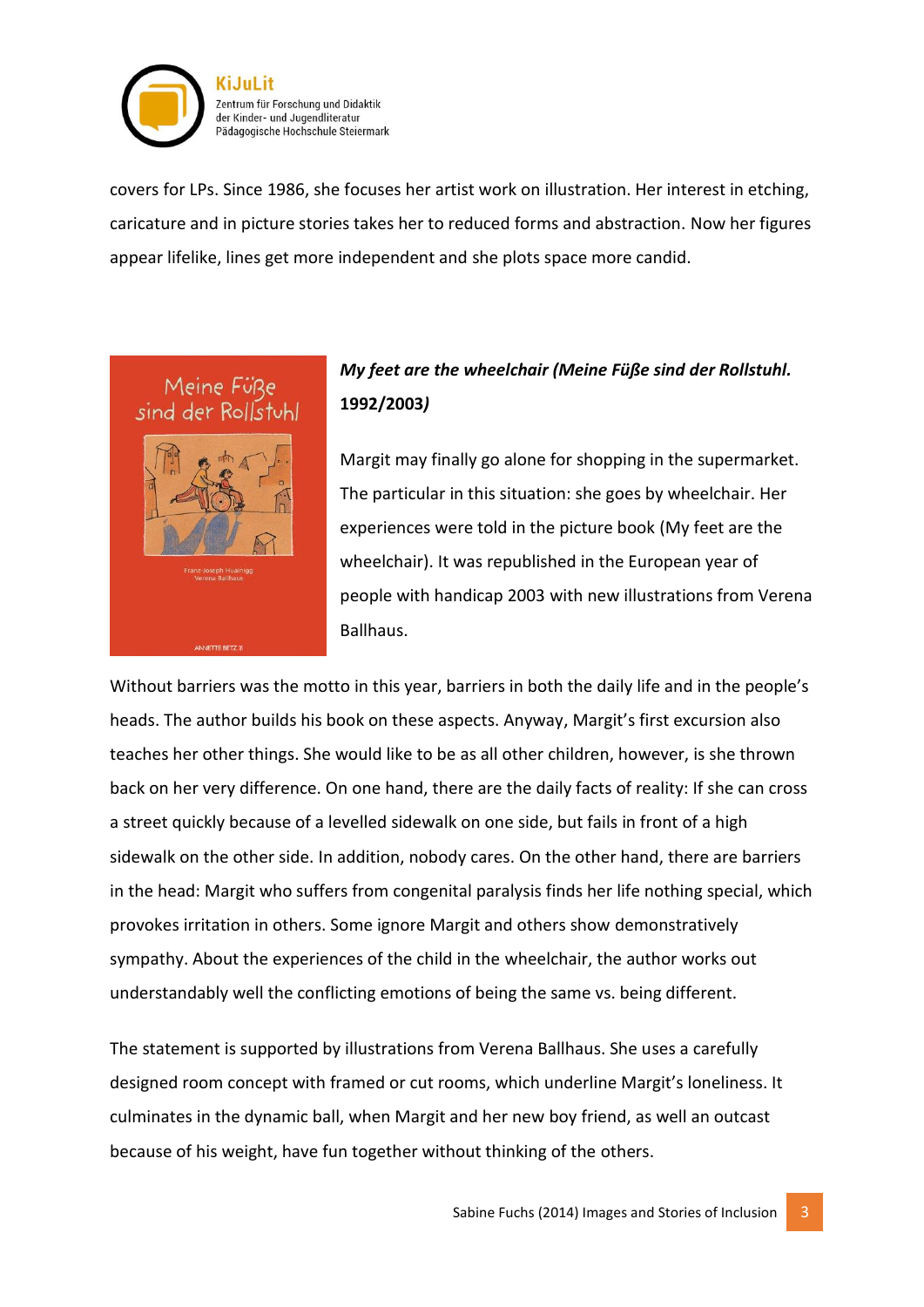

Auch diesmal schauen die Leute. Besonders der Mann im Straßencafé und die Zeitungsverkäuferin. Doch das macht Margit nichts mehr aus.<sup>5</sup>

People look also this time. Particularly the men in the street café and the newsvendor. However, Margit does not care anymore. (Transl. SF)



**.** 

### *We get on blindly (Wir verstehen uns blind. 2005)*

As starting point in this text, Huainigg chooses the chaos in the sale of a department store. In the crowd, the little girl Katharina gets lost. Only a blind man notices the crying child longing for his parents.

"Die Leute sind wirklich blind", lachte der Mann, "für mich und meinen Hund warst du nicht zu übersehen. Ich heiße übrigens Matthias"<sup>6</sup>

"People are really blind", the men laughs, "for me and my dog you couldn't be overlooked. By the way my name is Matthias." (Transl. SF)

-La gente está realmente ciega –se rió el hombre- mitperro y yo no podíamos dejar de verte. Por cierto, me llamo Matías.7

Together they make themselves on the way to find her parents. This strategy of telling the story of a child being saved by a blind adult makes explanatory dialogs possible. Many questions which otherwise are regarded as too obtrusive can be answered: How does a blind man see the world? How does he find the way with guide- dog and stick? Does he sense colours? How does one ski blindly? How does braille work? All this questions of the little girl are answered. Therefore, Katharina can inform her parents about her new knowledge when she arrives home safely.

<sup>5</sup> Franz-Joseph Huainigg/Verena Ballhaus: Meine Füße sind der Rollstuhl. Wien, München: Annette Betz 2003, last page.

<sup>6</sup> Franz-Joseph Huainigg/Verena Ballaus: Wir verstehen uns blind. Wien, München: Annette Betz 2005, second double page.

<sup>7</sup> Franz-Joseph Huainigg/Verena Ballaus: Nos entendemos a ciegas. Trad[. María Dolores Martín Piñeiro](http://www.amazon.de/s/ref=ntt_athr_dp_sr_3?_encoding=UTF8&field-author=Mar%C3%ADa%20Dolores%20Mart%C3%ADn%20Pi%C3%B1eiro&search-alias=books-de-intl-us&sort=relevancerank) La Puerto del Libro 2007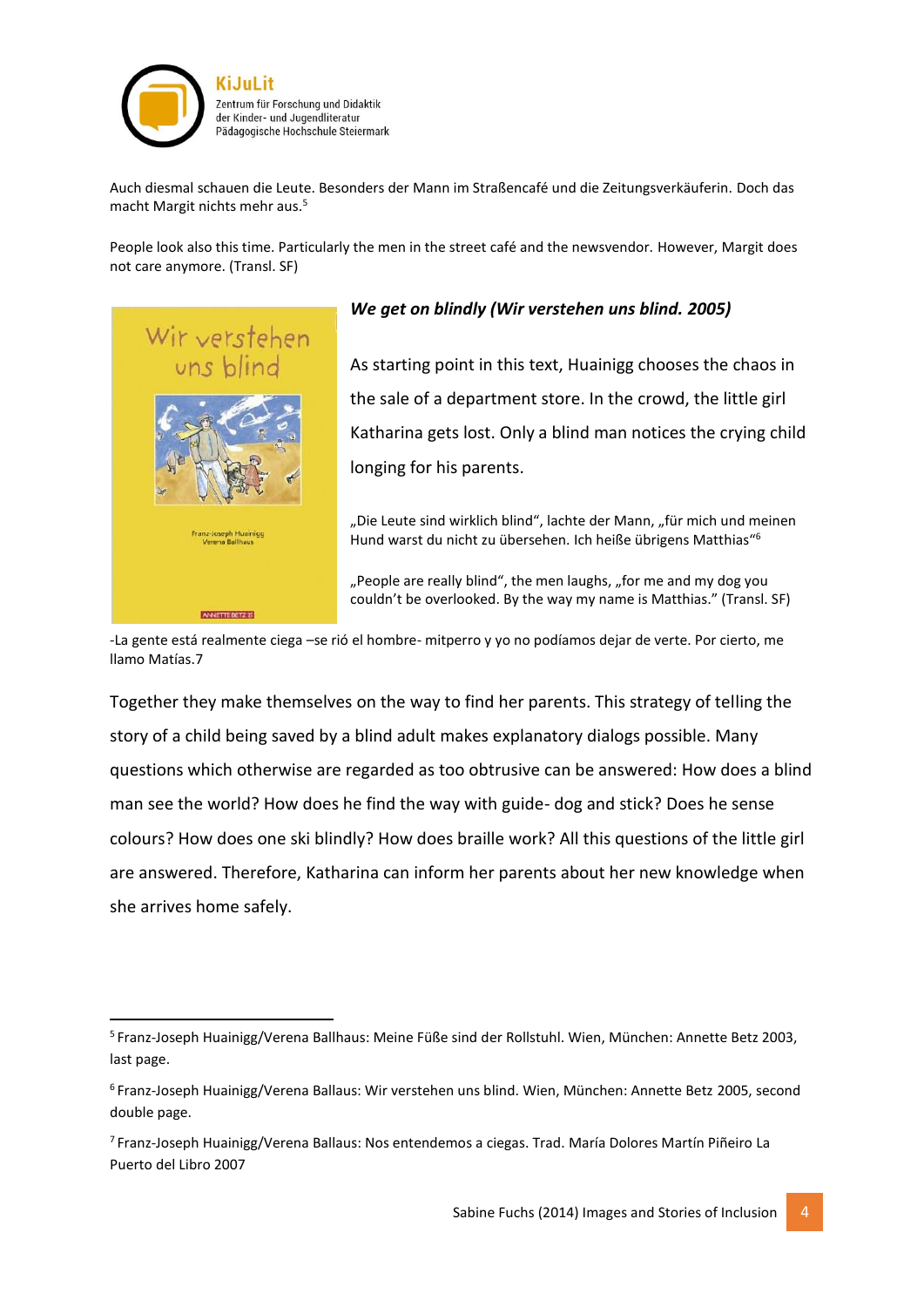

By putting bold letters selectively, the world of blind people gets clearer. However, many aspects would be missed without the illustrations. With extreme points of view and droll details, the city chaos in which the girl was lost gets visible. Matthias' view of the world appears in grey colours and a different technique is used, it is monoprint. So the world of blind people doesn't get conceivable only by the explanatory dialogues but also by the illustrations.

# sprech



### *We speek with hands (Wir sprechen mit den Händen.* **2005***)*

In this short story, Huainigg makes the world of the deaf people accessible. It is the story of deaf Lisa, who is finally understood. Because the other children learn by her new playfellow Thomas, which understands sign language that deaf people aren't stupid and their gestures aren't nonsense.

"Wie, was? Man kann mit den Händen sprechen? Ist das eine Geheimsprache?", stottert der Junge.8

"What how? One can speak with one's hand? Is this a secret language?", the boy stutters. (Transl. SF)

-?Cómo, qué? ?Es que se puede hablar con las manos? ?Es un leguaje secreto? – dice el chico tartamudeando.9

It is again a special setting which appears realistic to explain the unknown. Thomas knows the sign language, describes it well and translates Lisa's signs. The children are very interested in the idea of an individual gesture instead of the original name. This seems more attractive to them.

Rasch bekommt jedes Kind seinen Namen in Gebärdensprache: Die abstehenden Ohren von Max, die O-Beine von Martin und der lange Zopf von Julia werden zu ganz persönlichen Namensgebärden.10

**<sup>.</sup>** 8 Franz-Joseph Huainigg/Verena Ballhaus: Wir sprechen mit den Händen. Wien, München: Annette Betz 2005, third double page

<sup>9</sup> Franz-Joseph Huainigg/Verena Ballhaus: Hablamos con las manos. Trad. [María Dolores Martín Piñeiro.](http://www.amazon.de/s/ref=ntt_athr_dp_sr_3?_encoding=UTF8&field-author=Mar%C3%ADa%20Dolores%20Mart%C3%ADn%20Pi%C3%B1eiro&search-alias=books-de-intl-us&sort=relevancerank) La Puerto del Libro 2007.

<sup>10</sup> Franz-Joseph Huainigg/Verena Ballhaus: Wir sprechen mit den Händen. Wien, München: Annette Betz 2005, fourth double page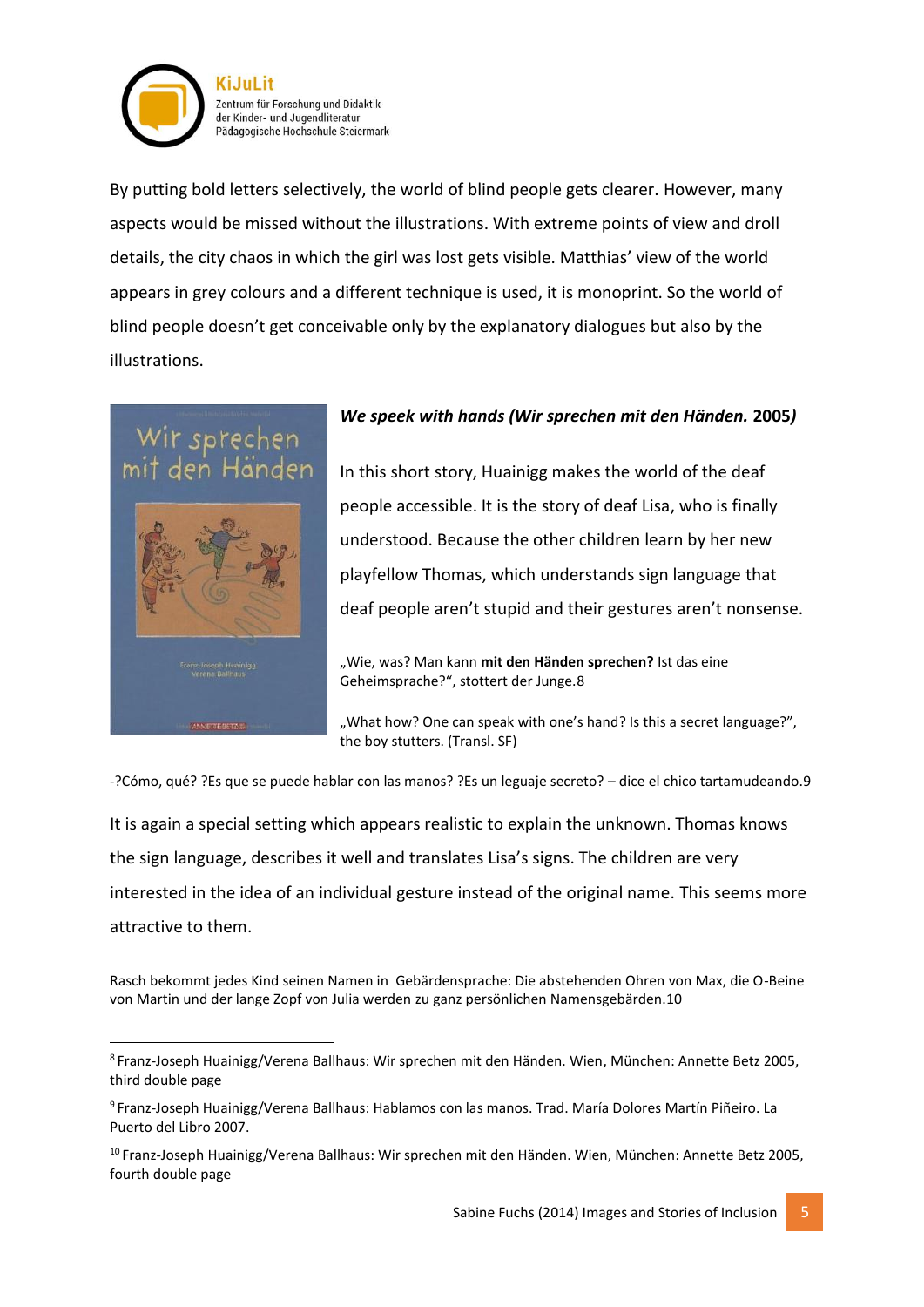

Every child gets his name in sign language quickly: The ears sticking out of Max, the bandy legs of Martin and the one long plait of Julia become personal gestures. (Transl. SF)

Enseguida. Cada nino recibe su nombre en la lengua de signos: las orejas separadas de Max, las piernas arqueadas de Martìn y la coleta de Julia se convierten en signos de nombres muy presonales.11

Further Thomas explains how communication like telephone, doorbells and fax-machines etc. are adjusted to deaf people's needs, because he lives with deaf parents and understands both worlds. This constellation is chosen cleverly because the many questions seem just as adequate to children of this age just as the knowledge of Thomas. And, it appears natural, that Lisa wins a friend and gets accepted by the peers.

Also in this book, the illustrations of Verena Ballhaus contribute fundamentally to the understanding. She captures the movements of the hands so vividly with collages combined with coloured drawings, that the reader is curious to try the gestures her/himself. A drawn alphabet of gestures is also part of the book as well as information about speaking with deaf people. In the unique text - picture combination the two artists have managed to give a new perspective on life without noise.

## Gemeinsam



**.** 

### *Together we are great (Gemeinsam sind wir Klasse. 2007)*

The main subject of Franz-Joseph Huainigg's political work also as a member of parliament is the struggle against barriers like in his books. He pleads for an integration of handicapped people everywhere. With the ambiguous title *Gemeinsam sind wir Klasse* – which means *together we are class* or *together we are great* – he shows the daily life of an integrative primary school. It is both joyful and rich in conflicts. Bernadette needs a wheelchair and Max lives with Down syndrome. However, all other children in the class

<sup>11</sup> Franz-Joseph Huainigg/Verena Ballhaus: Hablamos con las manos. Trad. [María Dolores Martín Piñeiro.](http://www.amazon.de/s/ref=ntt_athr_dp_sr_3?_encoding=UTF8&field-author=Mar%C3%ADa%20Dolores%20Mart%C3%ADn%20Pi%C3%B1eiro&search-alias=books-de-intl-us&sort=relevancerank) La Puerto del Libro 2007.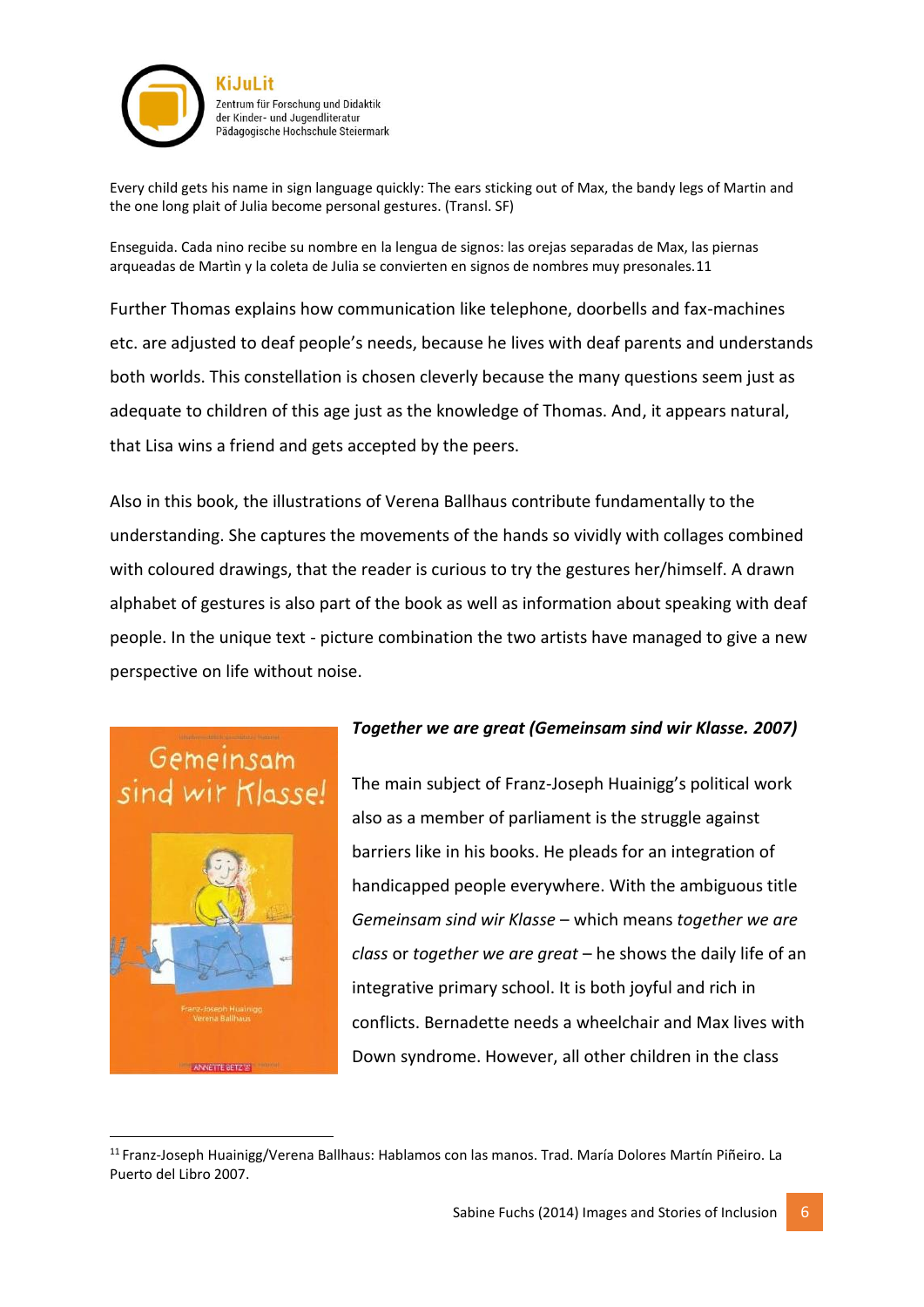

have their own weaknesses and strengths too, which finally leads to a cooperative classroom.

"Ja, habt ihr Max denn nicht verstanden?", sagt Florian. "Seht euch seine Zeichnung an: Das sind wir. Und jeder ist anders. Deshalb passen wir auch so gut zusammen."<sup>12</sup>

"Hey, haven't you understood Max, then?, Florian says. "Watch his drawing: this is us. And everybody is different. Therefore we get along so well together." (Transl. SF)

Just like the different pupils in this attractive book, text and illustration get along very well in an unconventional way. Verena Ballhaus uses warm, strong colours and sweeping lines. She changes dynamically the point of view and brings colour areas in relation to each other. The illustrations complete the text told simply and with many dialogs.

An explanatory text to integration and Down syndrome completes the book. It shows a way of an excellent integration – more than this: it shows how inclusion can work.

Franz-Joseph Huainigg manages to cause appreciation of the other in all his books with simple stories based on everyday situations. He succeeds to convey specific experiences especially in dialogues, so that young readers can be emphatic. The intensive atmosphere of all picture books is owed to a successful correlation of text and images of Verena Ballhaus.

Man spricht nicht mehr von Integration sondern von "Inklusion". Denn wer integriert wird, muss zuvor ausgesondert worden sein. Bei der Barrierefreiheit, der Gleichstellung, der Arbeitsintegration, … hat sich ein Paradigmenwechsel vollzogen: Weg von Almosen, Mitleid und Fürsorge, hin zu Gleichberechtigung, Selbstbestimmung und Inklusion.<sup>13</sup>

One doesn't talk about integration any more but of "Inclusion". Who becomes integrated, must have been excluded beforehand. A change of paradigm has taken place at the accessibility, the equality, the work integration, … away from donation, sympathy and welfare to equal rights, self-determination and inclusion. (Trans. SF)

1

<sup>12</sup> Franz-Joseph Huainigg/Verena Ballhaus: Gemeinsam sind wir Klasse! Wien, München: Annette Betz 2007, vorletzte Doppelseite

<sup>13</sup> http://franzhuainigg.at/uber-mich/, 25.06.2014